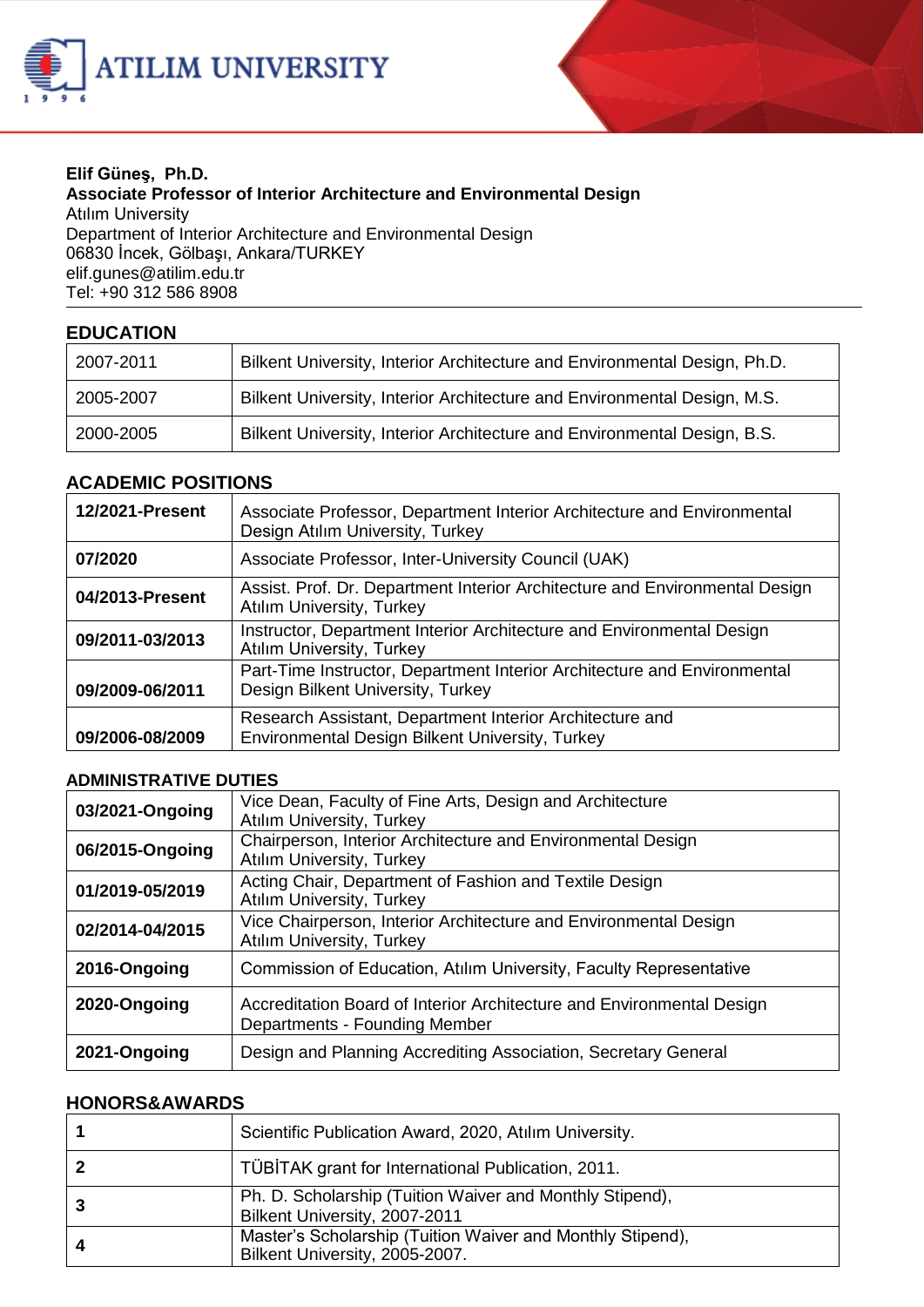# **DESIGN AWARDS**

|   | A' Design Award and Competition, 2020-2021<br>Silver A' Design Award<br>'FLEXION' - Bench Design<br><b>Street Furniture Design Category</b>                                |
|---|----------------------------------------------------------------------------------------------------------------------------------------------------------------------------|
| 2 | A' Design Award and Competition, 2020-2021<br>Iron A' Design Award<br>'CHAMELEON' - Furniture Accessories<br>Furniture Accessories, Hardware and Materials Design Category |
| 3 | SIT Furniture Design Award 2020<br>SIT at The Office Category Winner<br>'FLEXION' - Outside Bench Design                                                                   |
| 4 | A' Design Award & Competition, 2019-2020<br>Bronze A' Design Award<br>'GUNES' - Furniture Accessories<br>Furniture Accessories, Hardware and Materials Design Category     |
| 5 | European Product Design Award<br>Bronze Prize Winner, 2019 'ASEL' -<br><b>Office Equipment Stationery</b>                                                                  |
| 6 | A' Design Award & Competition, 2018-2019<br>Bronze A' Design Award<br>'ASEL' - Office Cubicle<br>Furniture, Decorative Items and Homeware Design Category                  |

# **RESEARCH INTERESTS**

|   | <b>Color Theory</b>               |
|---|-----------------------------------|
| 2 | Color and Space Design            |
| 3 | Color and Lighting Design         |
| 4 | <b>Color-Emotion Associations</b> |
| 5 | <b>Interior Design</b>            |
| 6 | <b>Wayfinding Systems</b>         |
|   | <b>Universal Design</b>           |

## **PROFESSIONAL SERVICE**

|   | Referee, Journal of Design for Resilience in Architecture and Planning since<br>2021                        |
|---|-------------------------------------------------------------------------------------------------------------|
| 2 | Referee, Civil Engineering and Architecture since 2021                                                      |
| 3 | Referee, Color Research and Application since 2020                                                          |
| 4 | Jury Member, Im2020 / Interior Architecture Students Project Competition                                    |
| 5 | Referee, Facilities since 2018                                                                              |
| 6 | Editorship and Referee, Journal of Art and Design, Anadolu University,<br>Institute of Fine Arts since 2017 |
|   | Referee, GRID-Architecture, Planning and Design Journal since 2018                                          |
| 8 | Scientific Advisory Board, GRID-Architecture, Planning and Design Journal<br>since 2018                     |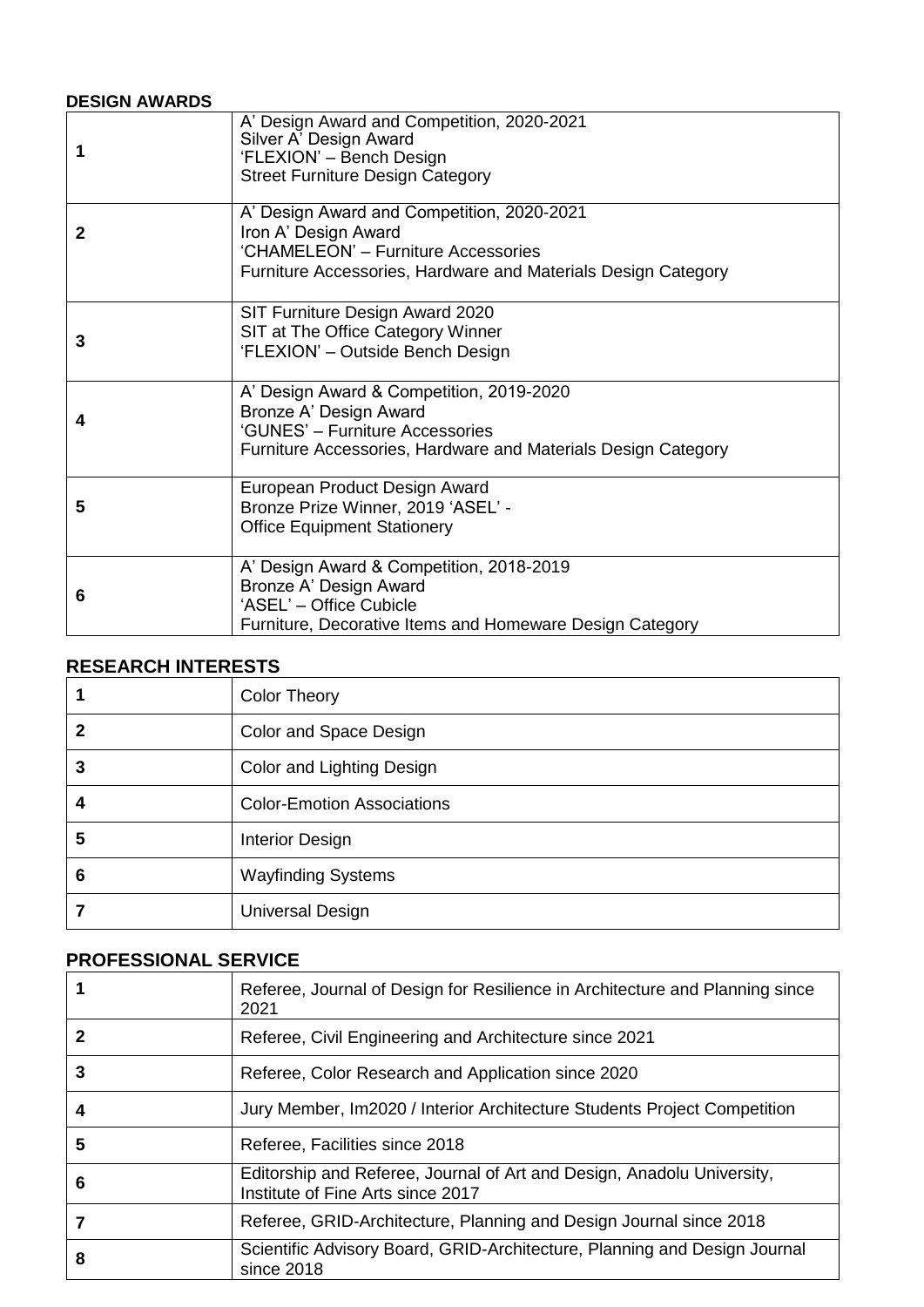# **PUBLICATIONS**

| <b>Scholarly Publications</b> |                                                                                                                                                                                                                                                                                                                                     |  |
|-------------------------------|-------------------------------------------------------------------------------------------------------------------------------------------------------------------------------------------------------------------------------------------------------------------------------------------------------------------------------------|--|
| 1                             | <b>Ph.D. Dissertation</b><br>Color-Emotion Associations in Interior Spaces, 2011, Assoc. Prof. Dr. Nilgün<br>Olguntürk (Advisor), Bilkent University, Department of Interior Architecture<br>and Environmental Design.                                                                                                              |  |
| $\mathbf{2}$                  | <b>Master Dissertation</b><br>Color Contribution to Children's Wayfinding in School Environments, 2007,<br>Assoc. Prof. Dr. Nilgün Olguntürk (Advisor), Bilkent University, Department of<br>Interior Architecture and Environmental Design.                                                                                        |  |
|                               | Articles in Refereed Journals listed by ISI Citation Indices (Web of Science)                                                                                                                                                                                                                                                       |  |
| 3                             | Yıldırım, K., Özkan, A., Güneş, E. and Mestan, A. (2020). Effects of Window<br>Proximity on Perceptions of Employees in The Call Center Offices. Facilities,<br>38 (7/8), 577-594.<br>Doi: 10.1108/F-11-2018-0145                                                                                                                   |  |
| 4                             | Günes, E. and Olguntürk, N. (2020). Color Emotion Associations in Interiors.<br>Color Research and Application, 45 (1), 129-141.<br>Doi: 10.1002/col.22443                                                                                                                                                                          |  |
| 5                             | Yıldırım, K., Güneş, E. and Yılmaz, G. (2019). The Effects of Workstation<br>Partition Heights On Employees' Perceptions in Open-Plan Offices. Journal of<br>Corporate Real Estate, 21 (2), 165-183.<br>Doi: 10.1108/JCRE-03-2018-0010                                                                                              |  |
| 6                             | Helvacioğlu, E. and Yildirim, N. (2012). Awareness of the Concept of<br>Universal Design in Design Education. Procedia - Social and Behavioral<br>Sciences, 51, 99-103.<br>Doi: 10.1016/j.sbspro.2012.08.125                                                                                                                        |  |
| 7                             | Helvacioğlu, E. and Olguntürk, N. (2011). Color Contribution to Children's<br>Wayfinding in School Environment. Optics and Laser Technology, 43 (2), 410-<br>419.<br>Doi: 10.1016/j.optlastec.2009.06.012                                                                                                                           |  |
|                               | Articles in Refereed Journals listed in International Indices<br>(not listed by SCI, SCI-Exp, SSCI, AHCI)                                                                                                                                                                                                                           |  |
| 8                             | Süphanoğlu, Y. B., Güneş, E. and Çelik Başok, G. (2022). El Aman<br>Kervansarayı'nın Yeniden İşlevlendirme Açısından Değerlendirilmesi ve<br>Tasarım Önerileri (in-Turkish) (Evaluating Adaptive Re-Use and New Design<br>Proposals of El Aman Kervansaray). Online Journal of Art and Design, 10<br>$(3), 79-102.$                 |  |
| 9                             | Güneş, E. and Olguntürk, N. (2020). Color as A Visual Cue for Pointing Task<br>Performance in Young Children. Online Journal of Art and Design, 8 (1), 116-<br>124.                                                                                                                                                                 |  |
| 10                            | Güneş, E., Yıldırım, K. and Akkuş, B. (2019). Açık Ofislerde Kullanılan<br>Çalışma Masası Panel Renklerinin Çalışanların Algısal Performansı<br>Üzerindeki Etkileri (in-Turkish) (The Effects of Desk Panel Colors Used in<br>Open Offices on Employees' Perceptual Performance). Online Journal of Art<br>and Design, 7 (3), 1-10. |  |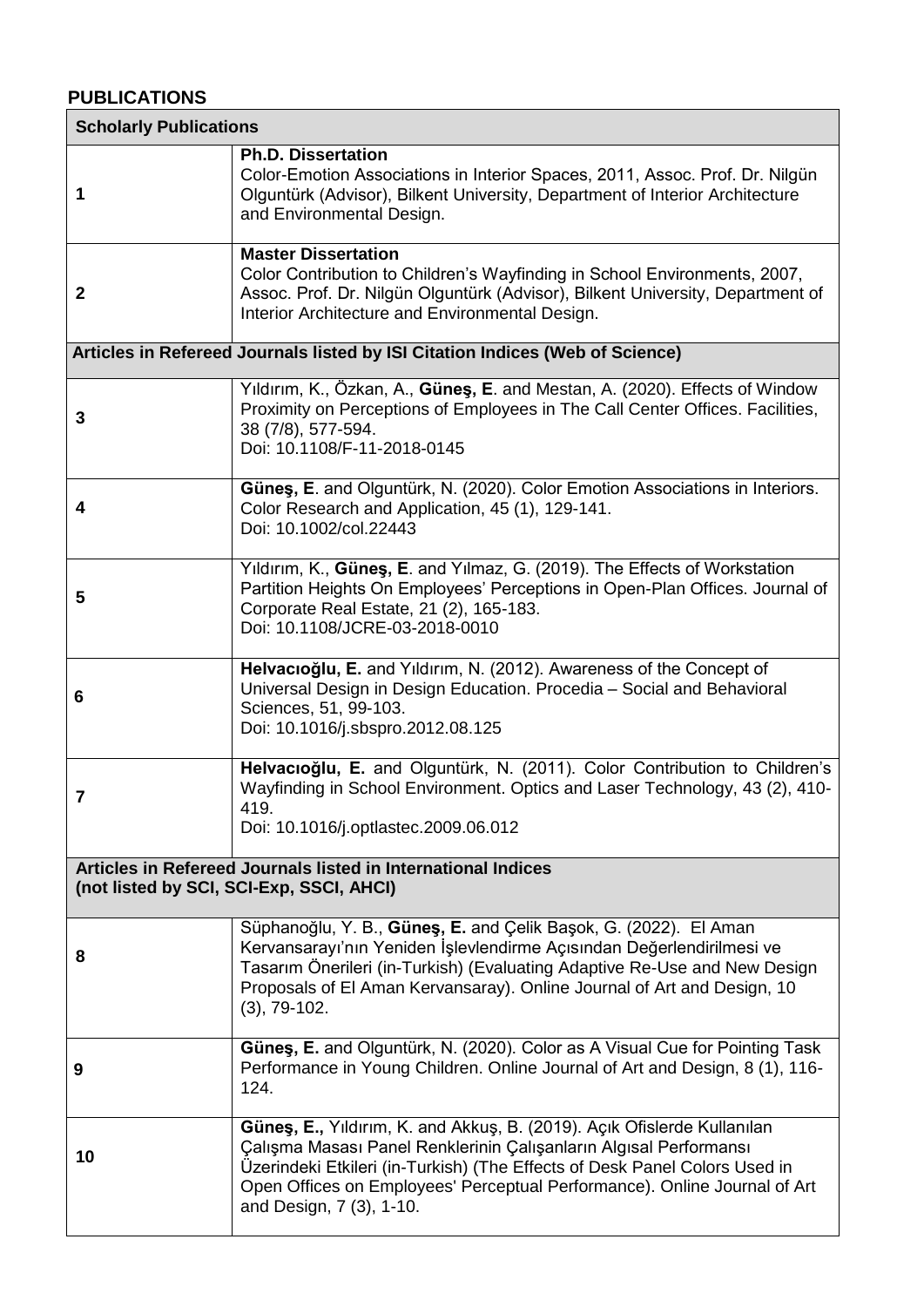| 11                                       | Güneş, E. (2018). Evaluating the Influence of Environmental Design<br>Elements on the Legibility of a Shopping Mall. Online Journal of Art and<br>Design, 6 (5), 71-93.                                                                                                                                                                                              |
|------------------------------------------|----------------------------------------------------------------------------------------------------------------------------------------------------------------------------------------------------------------------------------------------------------------------------------------------------------------------------------------------------------------------|
|                                          | <b>Articles in International Refereed Journals</b>                                                                                                                                                                                                                                                                                                                   |
| 12                                       | Unal, B. and Günes, E. (2021). Emotional Associations Between the User and<br>the Designed Product. Social Science Development Journal, 6 (27), 97-106.<br>Doi:http://dx.doi.org/10.31567/ssd.470                                                                                                                                                                    |
| 13                                       | Güneş, E., Memikoğlu, İ. and Ünal, B. (2021). Color as a Design Tool for<br>Children's Wayfinding Performances in Interior Spaces. ATLAS Journal-<br>International Refereed Journal on Social Sciences, 7 (38), 1402-1412.<br>Doi: http://dx.doi.org/10.31568/atlas.614                                                                                              |
| 14                                       | Memikoğlu, İ., Ünal, B. and Güneş, E. (2021). Developing Awareness<br>Towards Inclusive Design with Empathic Modeling: A Case Study in a<br>Campus Environment. Social Science Development Journal, 6 (23), 44-52.<br>Doi: http://dx.doi.org/10.31567/ssd.325                                                                                                        |
| 15                                       | Memikoğlu, İ., Ünal, B. and Güneş, E. (2021). Evaluating the Environmental<br>Cues for Orientation: Wayfinding in a District Bazaar. Pearson Journal of<br>Social Sciences & Humanities, 6 (10), 129-142.<br>Doi:http://dx.doi.org/10.46872/pj.199                                                                                                                   |
| 16                                       | Yıldırım, N. and Güneş, E. (2019). Using Greenery as a Design Element at<br>Store Windows. Journal of Advancements in Applied Business Research, 8<br>$(1), 42-52.$                                                                                                                                                                                                  |
|                                          | Articles in Refereed Journals listed in Tubitak-Ulakbim                                                                                                                                                                                                                                                                                                              |
| 17                                       | Kalyoncuoğlu, M., Güneş, E. and Memikoğlu, İ. (2021). Çağdaş Sanat<br>Müzesi Yapılarında İç Mekân Tasarımı: müze Evliyagil Örneği (in-Turkish)<br>(Interior Design in Contemporary Art Museum Buildings: Case of Evliyagil<br>Museum). Sanat ve Tasarım Dergisi, 28, 279-300.<br>Doi: https://doi.org/10.18603/sanatvetasarim.1048667                                |
| 18                                       | Güneş, E., Memikoğlu, İ. and Ünal, B. (2021). Transformation of School<br>Classroom Environments to Home-Based Classroom Environments Due to<br>Coronavirus (Covid-19) Pandemic. International Journal of Eurasia Social<br>Sciences, 12 (44), 405-422.<br>Doi: http://dx.doi.org/10.35826/ijoess.2896                                                               |
| 19                                       | Nasirinik, M., Güneş, E. and Başok, G. (2021). İran Konutlarında Mutfak<br>Mekânının Mahremiyet Olgusu Üzerinden İncelenmesi (in-Turkish) (The<br>Investigation of the Kitchen Space in Iranian Houses in Respect to the Case<br>of Privacy). International Journal of Eurasia Social Sciences, 12 (43), 162-<br>181.<br>Doi: http://dx.doi.org/10.35826/ijoess.2860 |
| <b>Articles in Non-Refereed Journals</b> |                                                                                                                                                                                                                                                                                                                                                                      |
| 20                                       | Olguntürk, N. and Güneş, E. (2014). Binalarda Yol Bulmada Etkin Araç<br>Olarak Renk (in-Turkish) (Color as an Effective Tool for Finding Ways in<br>Buildings), İnsan-Türkiye İnşaat Sanayii, 145, 100-103.                                                                                                                                                          |
|                                          |                                                                                                                                                                                                                                                                                                                                                                      |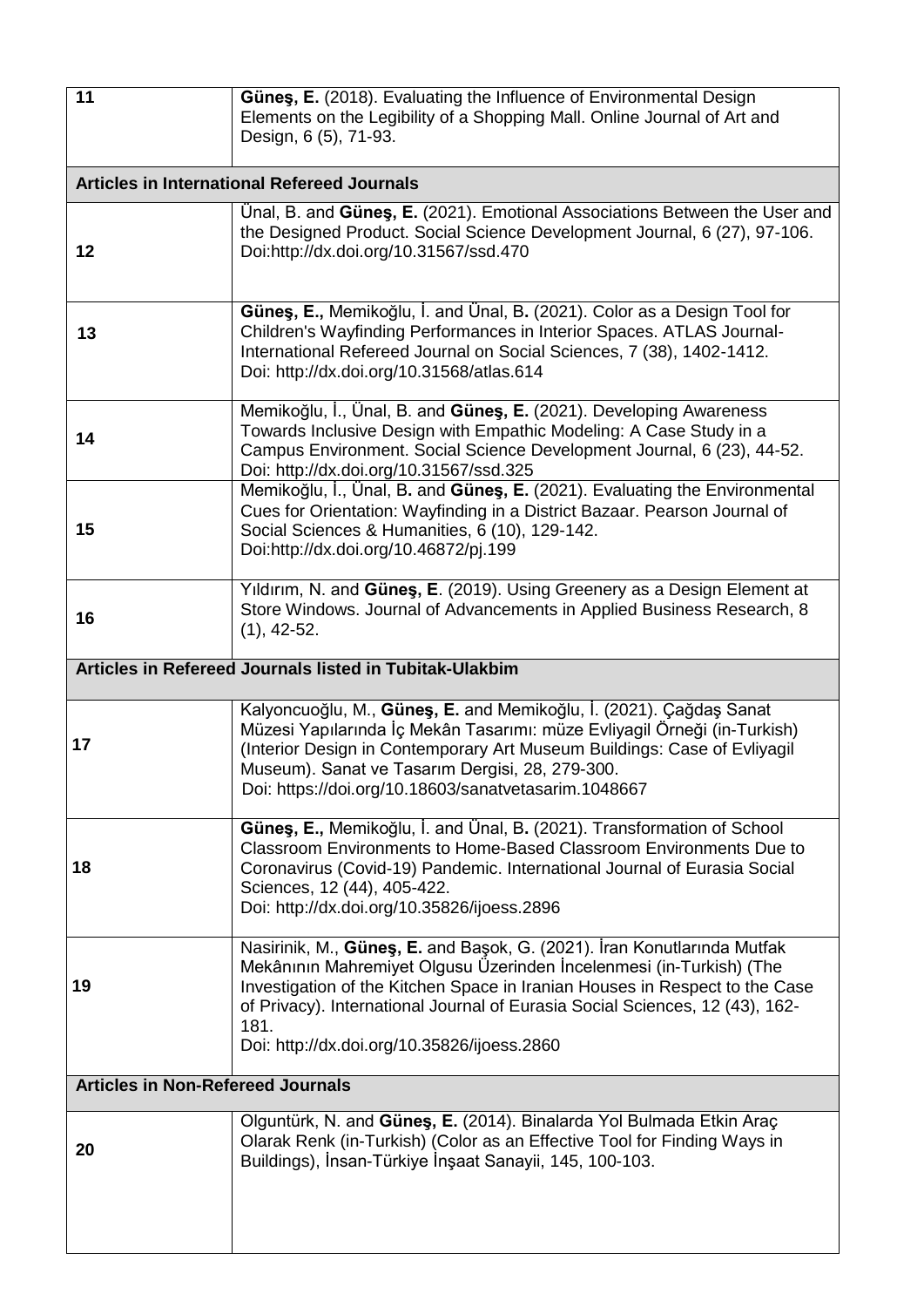| <b>Chapters in International Books</b> |                                                                                                                                                                                                                                                                                                                                                              |
|----------------------------------------|--------------------------------------------------------------------------------------------------------------------------------------------------------------------------------------------------------------------------------------------------------------------------------------------------------------------------------------------------------------|
| 21                                     | Memikoğlu, İ. and Güneş, E. (2021). The Formation of a Campus: General<br>Directorate of Mineral Research and Exploration (MTA). In L. G. Kayalar<br>and F. Çelik Aslan (Eds.), Academic Research and Reviews in Architecture,<br>Planning and Design Sciences. Duvar Publishing, 5-18.<br>ISBN: 978-625-7680-75-2                                           |
| 22                                     | Süphanoğlu, Y. B., Güneş, E. and Çelik Başok, G. (2021). Bitlis<br>Kervansarayları ve Hanları (in-Turkish) (Bitlis Caravanserais and Inns). In L.<br>Zor (Ed.), İletişim ve Sanat İncelemeleri. İksad Publishing House, 221-270.<br>ISBN: 978-625-7636-66-7.                                                                                                 |
| 23                                     | Ünal, B., Memikoğlu, İ. and Güneş, E. (2020). Affordance and Restorative<br>Dimensions of the Built Environment as Sources of Environmental Stressor.<br>In M. Emek and E. İ. Şahin (Eds.), Current Studies at Positive Sciences.<br>Iksad Publishing House, 73-86.<br>ISBN: 978-625-7897-59-4                                                               |
| 24                                     | Güneş, E. and Ünal, B. (2019). Environmental Stressors in the Built<br>Environment: Part Three: Control. Research & Reviews in Architecture,<br>Planning and Design. Gece Kitaplığı, 59-70. ISBN: 978-605-7852-92-2                                                                                                                                          |
| 25                                     | Günes, E. and Ünal, B. (2018). Environmental Stressors in the Built<br>Environment: Part Two: Coherence. Innovative Approaches in Architecture,<br>Planning and Design, Gece Kitaplığı, 81-91. ISBN: 978-605-288-801-8                                                                                                                                       |
| 26                                     | Günes, E. and Unal, B. (2018). Environmental Stressors in the Built<br>Environment: Stimulation. Academic Studies in Architecture, Planning and<br>Design, 7-16. ISBN: 978-605-288-610-6                                                                                                                                                                     |
| 27                                     | Resuloğlu, Ç., Ünlü, F. and Güneş, E. (2016). Reality of Cappadocia in<br>Context of Genius Loci. Is It Real? Structuring Reality by Means of Signs,<br>Cambridge Scholars Publishing, Newcastle, UK, 85-94.                                                                                                                                                 |
| <b>Refereed Proceedings</b>            |                                                                                                                                                                                                                                                                                                                                                              |
| 28                                     | Kalyoncuoğlu, M. and Günes, E. (2019). A New Approach to the<br>Transformation of Museums, International Conference on New Trends in<br>Architecture and Interior Design, İstanbul, Turkey, (Ed. Burçin Cem<br>Arabacıoğlu), ICNTAD'2019, 33-38. ISBN: 978-605-66506-7-3                                                                                     |
| 29                                     | Demirant, P. and Güneş, E. (2019). Aydınlatmanın Sürdürülebilirliği ve Bina<br>Değerlendirme Sistemindeki Yeri (in-Turkish) (Sustainability of Lighting and Its<br>Place in the Building Evaluation System), Uluslararası Türkiye Vizyonu<br>Kongresi UTVİK Tam Metin Kitabı, (Ed. Bahar İşigüzel), Altın Koza Yayınları,<br>373-378. ISBN:978-605-4712-31-1 |
| 30                                     | Helvacioğlu, E. and Olguntürk, N. (2010). Color and Wayfinding. Color and<br>Light in Architecture, Verona, Italy, (Ed. Pietro Zennaro), Cierre Gruppo<br>Editoriale, 464-468. ISBN:978-88-96370-04-9                                                                                                                                                        |

# **PATENTS**

| 2018/21332<br>"Yüzeyi Genişleyebilen Bir Yön Bulma Levhası"<br>(A Signboard with Expandable Surface)<br>Under Investigation |
|-----------------------------------------------------------------------------------------------------------------------------|
|                                                                                                                             |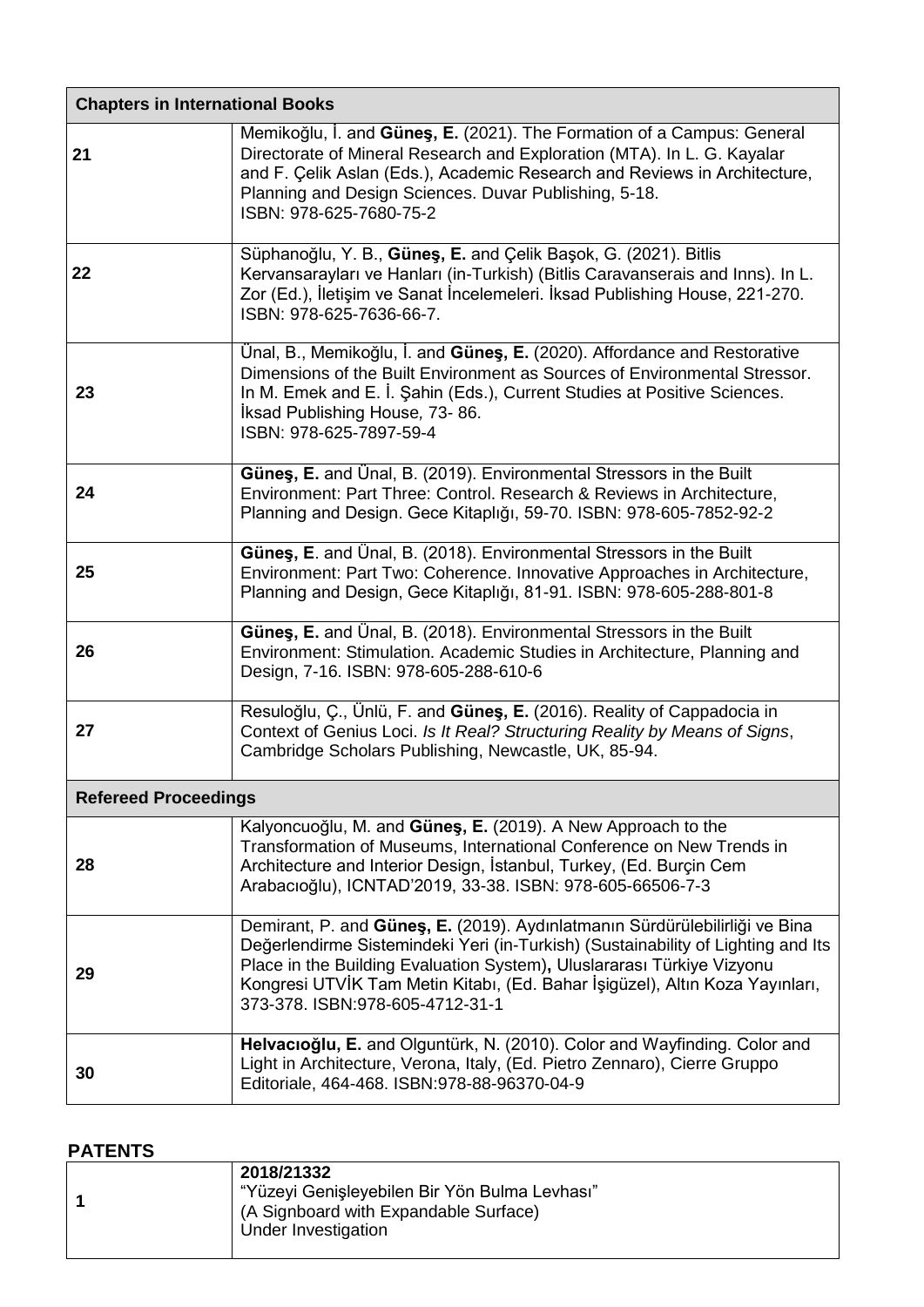# **UTILITY MODEL**

| 2018/16071<br>"Acık Ofisler İçin Ayarlanabilir Ayırıcı Duvar"<br>(Adjustable Separating Wall for Open Offices) |
|----------------------------------------------------------------------------------------------------------------|
| The registration decision was made on 22.02.2021.                                                              |

# **DESIGN**

| 2021/005848<br>"Flexion"<br>(Street Furniture-Outside Bench Design)<br>The registration decision was made on 12.05.2021                                                             |
|-------------------------------------------------------------------------------------------------------------------------------------------------------------------------------------|
| 2019/03397<br>"Keçe Kübik"<br>(Felt Cubicle)<br>The registration decision was made on 21.05.2019                                                                                    |
| 2018/07920<br>"Açık Ofisler İçin Yüksekliği Ayarlanabilir Bölücü Panel"<br>(Height Adjustable Partition Panel for Open Offices)<br>The registration decision was made on 11.01.2019 |

# **CONFERENCE PRESENTATIONS**

| 1              | Süphanoğlu, Y. B., Güneş, E. and Çelik Başok, G. Evaluation of El-Aman<br>Kervansaray within the Scope of Re-Functioning. Uluslararasi Ankara<br>Kongresi Sosyal Bilimler Sempozyumu, Ankara, Turkey, 28-30 May 2021.                                                            |
|----------------|----------------------------------------------------------------------------------------------------------------------------------------------------------------------------------------------------------------------------------------------------------------------------------|
| $\mathbf{2}$   | Ünal, B., Memikoğlu, İ. and Güneş, E. Affordance and Restorative<br>Dimensions of the Built Environment as Sources of Environmental Stressor.<br>OECD Studies Conference of Natural and Environmental Sciences, Ankara,<br>Turkey, 19-21 March 2020.                             |
| 3              | Yildirim, N. and Günes, E. Using Greenery as a Design Element at Store<br>Windows. International Multidisciplinary Academic Conference Organized by<br>Academic Organization for Advancement of Strategic and International<br>Studies, New York, ABD, 27-28 April 2019.         |
| 4              | Kalyoncuoğlu, M. and Güneş, E. A New Approach to the Transformation of<br>Museums. ICNTAD Conference: 5 <sup>th</sup> International Conference on New Trends<br>in Architecture and Interior Design, İstanbul, Turkey, 26-28 April 2019.                                         |
| 5              | Demirant, P. and Güneş, E. Aydınlatmanın Sürdürülebilirliği ve Bina<br>Değerlendirme Sistemindeki Yeri (in-Turkish) (Sustainability of Lighting and<br>its place in Building Evaluation System). UTVİK Uluslararası Türkiye Vizyonu<br>Kongresi, Adana, Turkey, 18-20 Mart 2019. |
| 6              | Resuloğlu, Ç., Ünlü, F. and Güneş, E. Reality of Cappadocia in Context of<br>Genius Loci. Is It Real? International Semiotic Conference, Çankaya<br>University, Ankara, Turkey, 2014.                                                                                            |
| $\overline{7}$ | Helvacioğlu, E. and Yildirim, N. Awareness of the Concept of Universal<br>Design in Design Education. World Conference on Design, Arts and<br>Education, Antalya, Turkey, 2012.                                                                                                  |
| 8              | Helvacioğlu, E. and Olguntürk, N. Color and Wayfinding. Color and Light in<br>Architecture, Verona, Italy, 2010.                                                                                                                                                                 |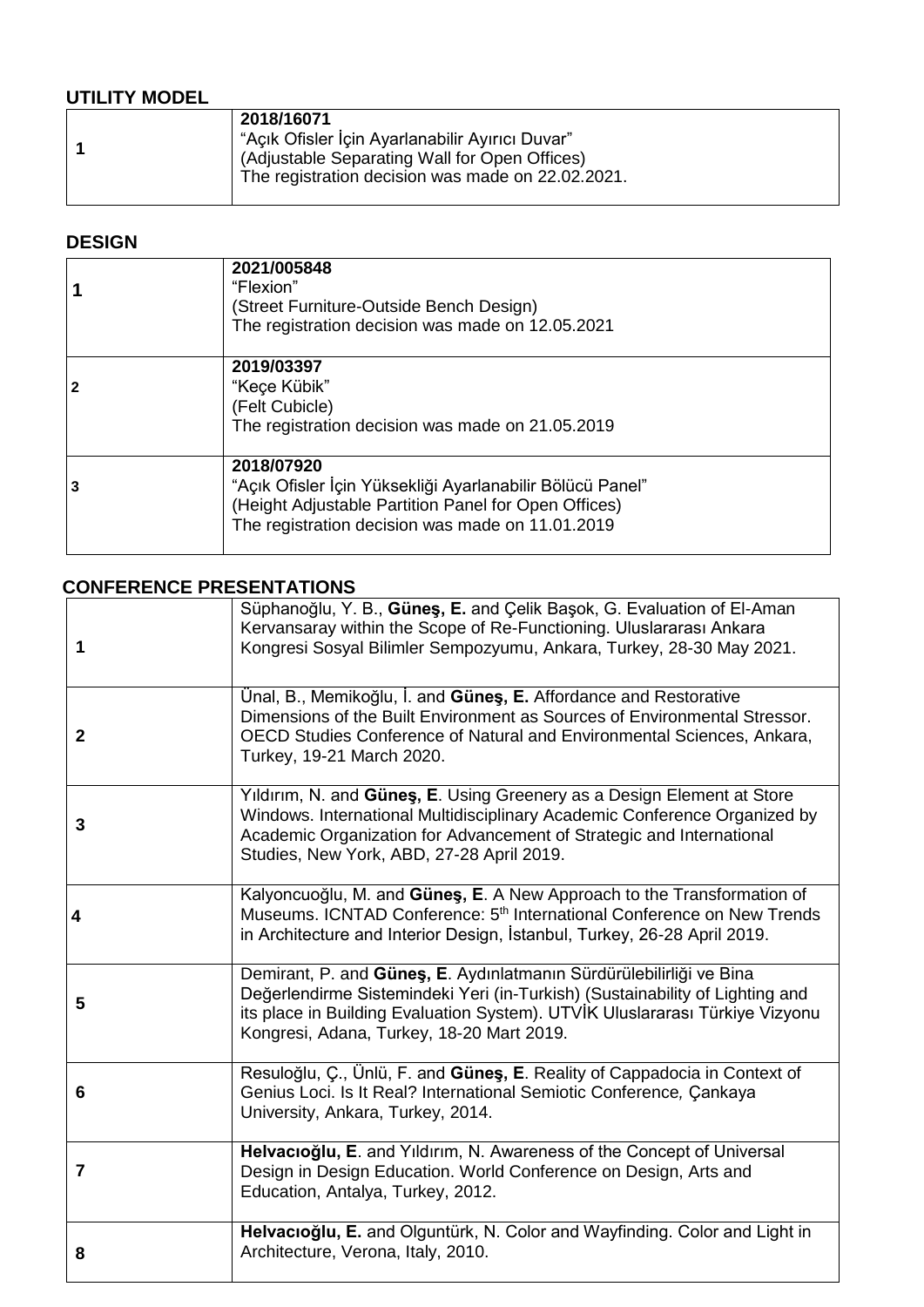| -9 | Helvacioğlu, E. and Olguntürk, N. (2007). Color Contribution to Children's<br>Wayfinding in School Environments. Color, Design and Engineering – Color in<br>Plants and Animals: Inspiration for Design, London, England, 2007 (poster<br>presentation- abstract book). |
|----|-------------------------------------------------------------------------------------------------------------------------------------------------------------------------------------------------------------------------------------------------------------------------|
|----|-------------------------------------------------------------------------------------------------------------------------------------------------------------------------------------------------------------------------------------------------------------------------|

# **CITATIONS**

| Sum of times cited without self-citations<br>(ISI Web of Science):         | 26 citations from Web of Science |
|----------------------------------------------------------------------------|----------------------------------|
| H-index (ISI Web of Science):                                              | 4                                |
| Sum of times cited without self-citations<br>(International Publications): | 90                               |
| Sum of times cited without self-citations<br>(National Publications):      | 3                                |

# **COURSES GIVEN**

| <b>Atılım University</b>     |                                                                                                                                                                                                                                                                                                    |
|------------------------------|----------------------------------------------------------------------------------------------------------------------------------------------------------------------------------------------------------------------------------------------------------------------------------------------------|
| <b>Undergraduate Courses</b> |                                                                                                                                                                                                                                                                                                    |
| 2011-2021                    | ICM201 Interior Design Studio I<br>ICM202 Interior Design Studio II<br>ICM303 Furniture Design<br>ICM304 Wet Space Design<br>ICM114 Presentation Techniques<br>ICM331 Lighting<br>ICM383 Theory of Light and Color                                                                                 |
| <b>Graduate Courses</b>      |                                                                                                                                                                                                                                                                                                    |
| 2013-2021                    | Interior Architecture and Environmental Design (Master program)<br><b>ISL555 Research Methods and Communication Skills</b><br><b>ICTY130 Advanced Color Theory</b><br><b>ICM599 Thesis</b><br>Architecture (PhD. Program)<br><b>MMR501 Research Methods</b><br><b>MMR653 Advanced Color Theory</b> |
| <b>Bilkent University</b>    |                                                                                                                                                                                                                                                                                                    |
| 2009-2011                    | IAED244 Building Performance: Physical Factors-Lighting, Color and Thermal<br>Comfort<br><b>FA131 Technical Drawing and Lettering I</b>                                                                                                                                                            |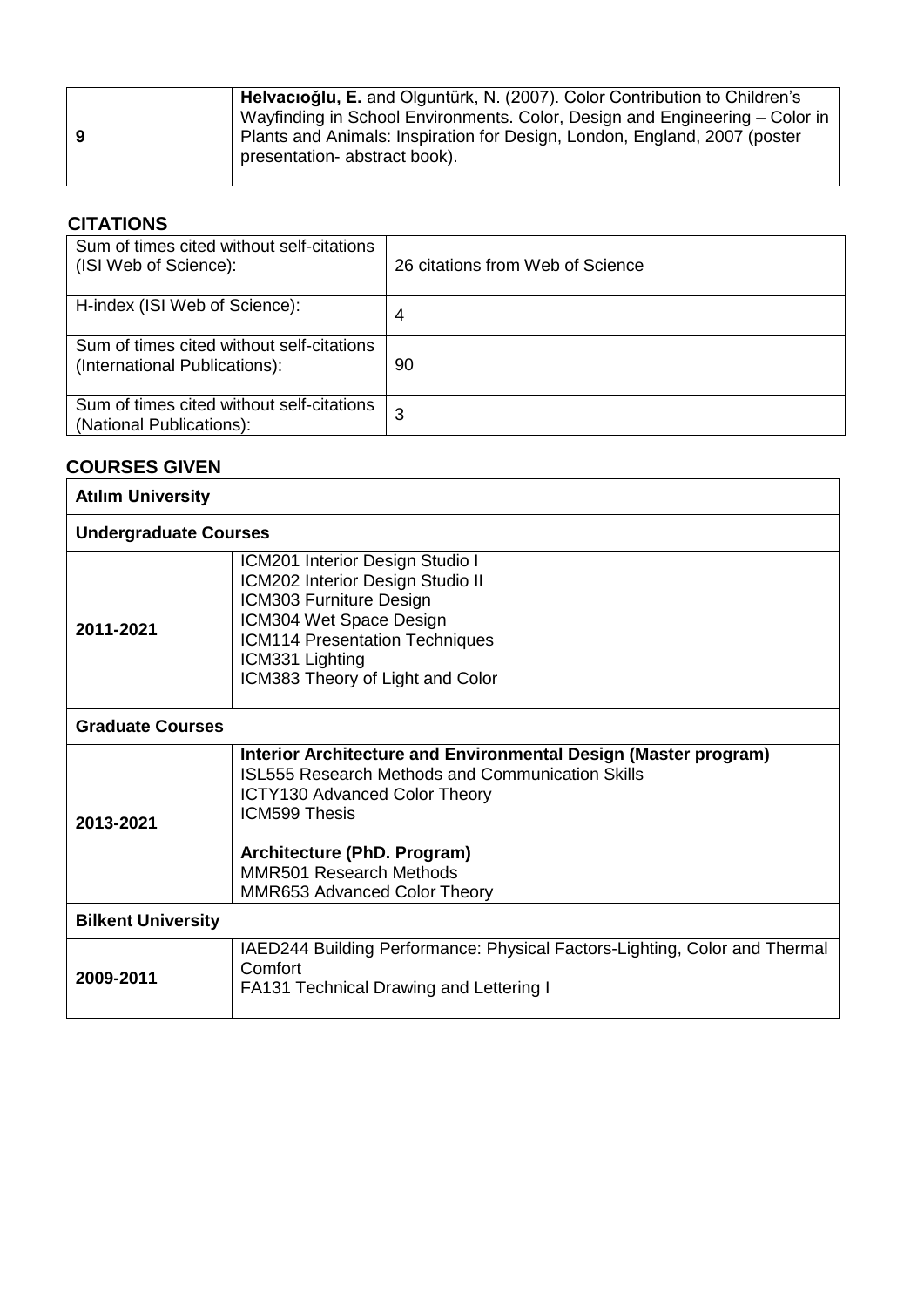## **THESES SUPERVISED**

| 1                       | Alperen Ege, MS Thesis,<br>Cezaevi Yapılarında Mekansal İhtiyaçlar ve İç Mekân Algısı<br>(Spatial Needs and Perception of Interior in Prison Buildings)<br>Atılım University, 2021 July                                                                                          |
|-------------------------|----------------------------------------------------------------------------------------------------------------------------------------------------------------------------------------------------------------------------------------------------------------------------------|
| $\mathbf{2}$            | Gizem Karapınar, MS Thesis,<br>İç Mekân Bitki Kullanım Şekillerinin Görsel Tasarım Parametreleri İle İlişkisi<br>(The Relationship Between Indoor Plant Usage Styles and Visual Design<br>Parameters)<br>Atılım University, 2021 February                                        |
| 3                       | Yaprak Berna Süphanoğlu, MS Thesis<br>Tarihi Yapıların Yeniden İşlevlendirilmesi: Bitlis El-Aman Kervansarayı Örneği<br>(Re-functioning Historical Buildings: The Case of Bitlis El-Aman Caravanserai)<br>Atılım University, 2020, October<br>Co-advisor: Dr. Gülşah Çelik Başok |
| 4                       | Helin Yiğittop, MS Thesis,<br>Vitrin Tipolojilerinde Renk Tercihleri<br>(Color Preferences in Shop Window Typologies)<br>Atılım University, 2020, July                                                                                                                           |
| 5                       | Mohtaram Nasirinik, MS Thesis,<br>İran Konutlarında Mutfak Mekânının Mahremiyet Olgusu Üzerinden<br>Incelenmesi<br>(Investigation of Kitchen Space in Iranian Houses Based on the Phenomenon<br>of Privacy)<br>Atılım University, 2020, January                                  |
| 6                       | Merve Kalyoncuoğlu, MS Thesis,<br>Çağdaş Sanat Müzesi Yapılarında İç Mekân Tasarımı: Müze Evliyagil Örneği<br>(Interior Design in Contemporary Art Museum Buildings: The Case of<br>Museum Evliyagil)<br>Atılım University, 2019, July                                           |
| $\overline{\mathbf{r}}$ | Pelin Barış, MS Thesis,<br>Sürdürülebilirlik Açısından Doğal Aydınlatmanın Konutlarda İncelenmesi<br>(Investigation of Natural Lighting in Residences in Terms of Sustainability)<br>Atılım University, 2014, July                                                               |
| 8                       | Islam Nasıroğlu, MS Thesis<br>Bir Kültürel Mirasın Dönüşüm Süreci: Hasankeyf İlçesi Örneği<br>(Transformation Process of a Cultural Heritage: The Case of Hasankeyf<br>District)<br>Atılım University, Ongoing<br>Co-advisor Dr. Gülşah Çelik Başok                              |
| 9                       | Zeynep Altınok, MS Thesis,<br>Sanal Alışveriş Mekanlarında Algı<br>(Perception in Virtual Shopping Spaces)<br>Atılım University, Ongoing                                                                                                                                         |
| 10                      | Merve Özdemir, MS Thesis,<br>Mekan Tasarımı Özellikleri Açısından Karakol Mekanları<br>(Police Stations in Terms of Space Design Features)<br>Atılım University, Ongoing                                                                                                         |